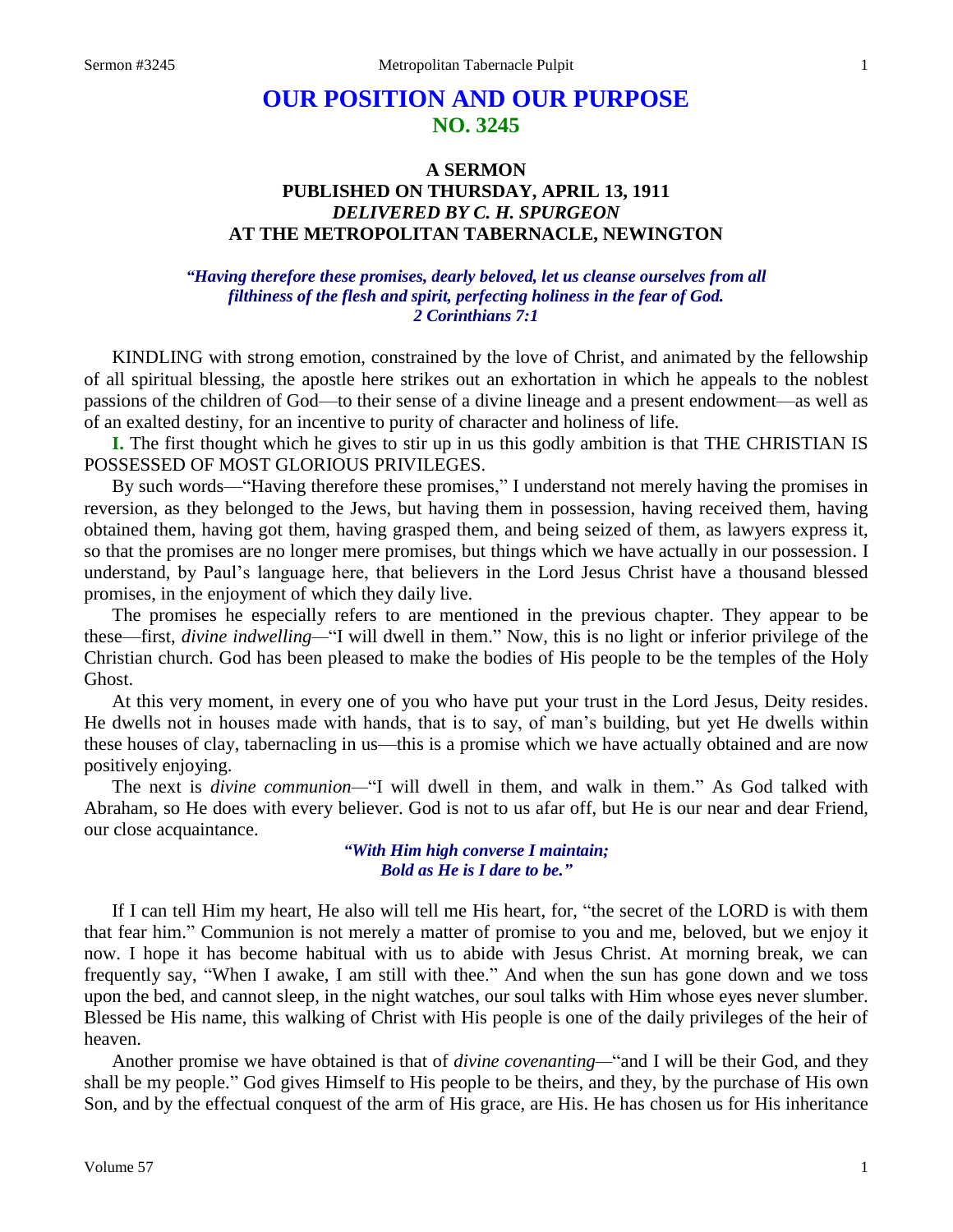and granted to us that He should become our portion and our inheritance. "I will be their God and they shall be my people."

Yes, God has entered into covenant relations with us, bound Himself by promise, and yet further by another immutable thing, in which it is impossible for Him to lie, namely, by His oath. There are between us and our God bonds which cannot be snapped, links that can never be severed. Let us thank God tonight, and summon every faculty of our souls to praise His name.

This is one of the blessings which was communicated to some of the olden saints, though they did not perfectly understand and comprehend it. Cannot you and I basking in sunlight—light compared with which theirs was but twilight—say that we have obtained this promise?

In addition to all this, we have *divine adoption—*"I will be a Father unto you, and ye shall be my sons and daughters, saith the LORD Almighty." Is not this our blessed state? He loves us with a father's love, guides us with a father's care, protects us with a father's watchfulness, instructs us with a father's wisdom, bears with us with a father's patience, longs for us with a father's longing.

We are His tender children and He is our loving Parent. These are not things which are yet to come, like the second advent of our Lord in millennia splendor—they are promises which we have obtained. These are things common to the worshippers at that altar of which we have a right to eat, and familiar at that table where we daily feed.

How unspeakably great is the dignity of a Christian, if we look at it in the light of these blessings! Before we understood it, how we thirsted after it! We thought, when under conviction of sin, could we dare hope be among God's people, it would be enough joy for us if we never had an earthly joy beside. I am afraid that, since their blessings have become ours, we have not prized them as we should.

Perhaps for this cause we are sometimes brought into the prison-house of doubt and our faith fails us. Just as we do not know the value of health till we are sick, so some of these blessed privileges are not valued by us until we have to walk in the dark, and sigh and cry after unbroken fellowship amidst intermittent snatches of sweet assurance. The Lord give His people to know the value of these heavenly realities that, in an abiding sense of their calling and their standing, they may act in a way that is worthy of such great dignities!

Now you perceive that it is necessary for us to get a good clear view of the possessions of the Christian, because it is from thence Paul draws his argument—"Having therefore these promises." He uses not the logic of the law, nor the logic of threatening, but the logic of love—"we have these mercies; we are so unspeakably favored; we are living in the daily enjoyment of divine indwelling, divine communion, divine covenanting, and divine adoption; therefore," he takes a step in advance and says, "let us cleanse ourselves from all filthiness of the flesh and spirit."

It is clear, then, that the doctrines of grace, fragrant as they are of the privileges of the Christian, do not logically and spontaneously lead to licentiousness, as some have profanely said, but they naturally and instinctively, lawfully and reasonably, lead to holiness of life. The fact that we are absolutely and unconditionally saved by God's grace, that our standing is secure, that we have become the children of God, is not an incentive to careless walking and to unholy living.

Such an argument is the weak invention of malice—unworthy, I had almost said, of the father of lies—for Satan is wont to palm off his offspring with a plausible appearance. But the argument is to gratitude in the heart and obedience in the life. What is obedience to God but holiness? True obedience would be holiness in perfection.

**II.** We now proceed to an appropriate inference. THE CHRISTIAN, BEING POSSESSED OF GLORIOUS PRIVILEGES, IS THEREFORE LABORING TO BE RID OF OBNOXIOUS EVILS.

"Let us cleanse ourselves," says the apostle. What then? Do they need cleansing? Are they such originally, and by nature, that they must be cleansed? God's blood-bought, quickened people, and yet want cleansing? Ah, yes, brethren, every one of them, even the apostle Paul himself! Where will you find a warmer spirit, a more zealous heart, a more consecrated man than the apostle Paul? And yet *he*  says, "Let us cleanse ourselves."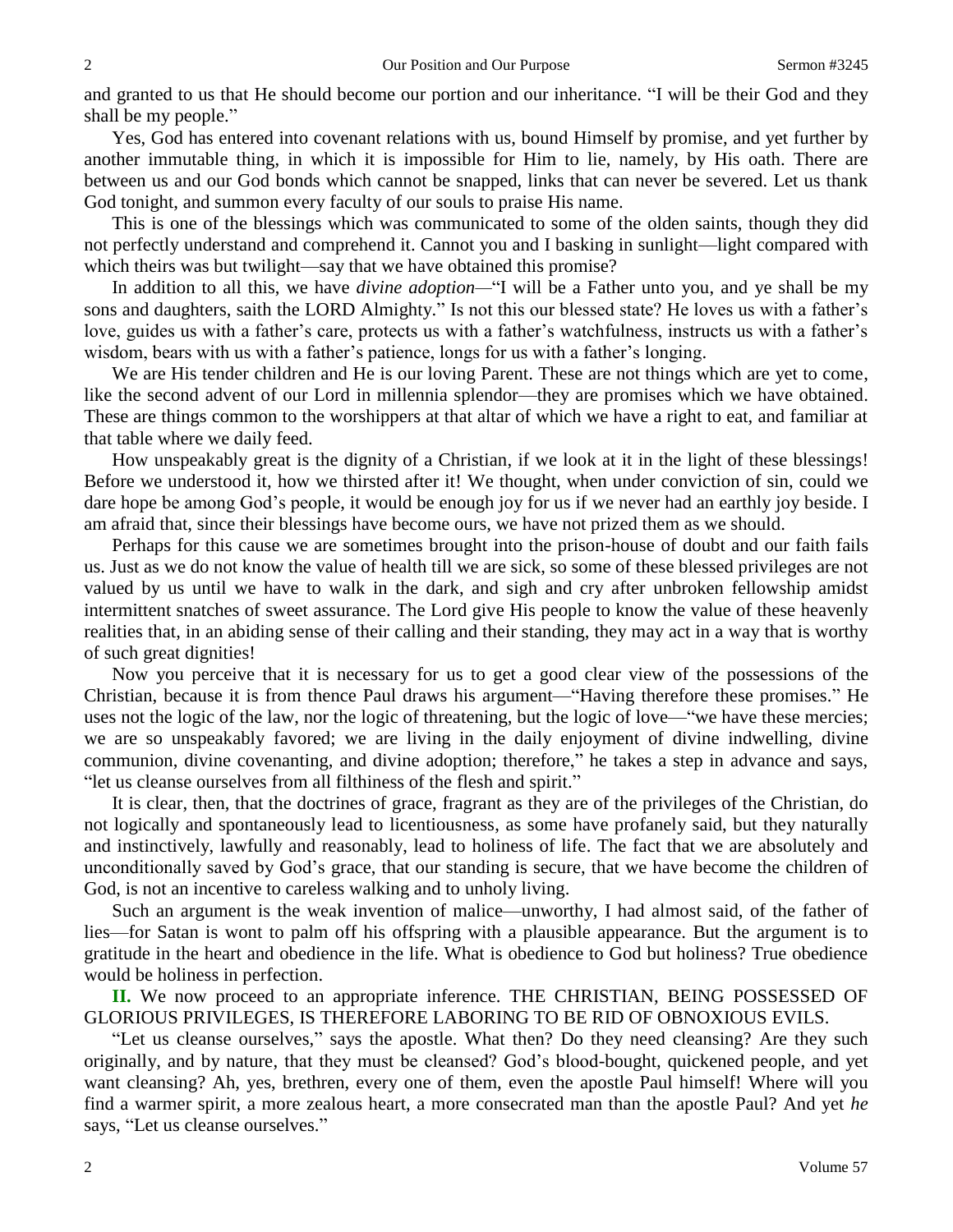It surely would not be presumptuous, on my part, if there should be in this assembly some venerable saint who has been for many years kept in the faith with unblemished garments, and engaged above many in the service of the Master in winning souls—it would not be presumptuous if I should say to him—"Let us cleanse ourselves."

I suppose that, the nearer we get to heaven, the more conscious we shall be of our imperfections. The more light we get, the more we discover our own darkness. That which is scarcely accounted sin by some men, will be a grievous defilement to a tender conscience. It is not that we are greater sinners as we grow older, but that we have a finer sensibility of sin and see that to be sin which we winked at in the days of our ignorance.

Yes, we may say to those whose grey hairs show that they are getting near home, "Let us cleanse ourselves." And if it be thus to the holiest and most eminent of the people of God, much more is it to us, beloved, common saints, scarcely worthy to be called saints at all—only that we trust we are washed in the precious blood and are saved through the righteousness of Jesus Christ. "Let *us* cleanse ourselves."

How pointedly the apostle puts it! I want you to notice the points. The work is *personal—*"Let us cleanse *ourselves*." It were more in accordance with our tastes to cleanse other people and attempt a moral reformation among our neighbors.

Oh! it is easy to find out other men's faults and to bring the whole force of our mind to inveigh against them. It is delightful to expose vice and lampoon the follies of the age, with a dash of wit to enliven it, or to preach virtue, with a little of the sugar of scandal to sweeten a painful tale. It highly gratifies some people when they can find a fault in some highly-respected brother—they just pull him to pieces with about the same zest that might be displayed by a jackdaw or an ape. That is their forte, the strength of their genius—detraction—pulling to pieces what they could not put together and attempting to raise themselves by lowering others.

But notice the apostle says, "Let us cleanse ourselves." Oh, that we would all look at home! Oh, that we did more indoor work in this department! Yes, it is certainly our business to tell our brother of his faults—this ought we to have done, but certainly we ought not to have left the other undone, for that is our first business. "Let us cleanse ourselves."

It is all very well to drag the church of God up to the altar, like some bleeding victim, and there to stab her with the sharpest knife of our criticism, and to say of the modern church that she is not this and she is not that. One might rather ask, "How far do I help to make her what she is? If she be degenerate, how far is that degeneracy consequent upon my having fallen from the high standing which I ought to have occupied?" We shall all have contributed our quota to the reform of the church when we are ourselves reformed. There can be no better way of promoting general holiness than by increasing in personal holiness. "Let us cleanse ourselves."

*There is activity needed,* however, in discharging this personal duty. "Let us cleanse ourselves." It seems to imply that the Christian man, while he is acted upon by divine influence, and is cleansed by the Holy Spirit, is also an active agent of his own sanctification. He is not like the vessels and the pots of which the apostle speaks, that were cleansed under the law—but man is a free agent and the holiness which God works in him is not the pretended holiness of candlesticks and altars, but it is the holiness of a responsible being—a holiness which is not forced upon him, but which his whole soul gives consent to. He purges himself.

Depend upon it, you and I do not grow holy by going to sleep. People are not made to grow in grace as plants grow, of which it is said, "They grow ye know not how." The Christian is developed by actively seeking growth, by earnestly striving after holiness, and resolutely endeavoring to obtain it.

The utmost of our activity ought to be put forth in cleansing ourselves. Your bad temper—you will not overcome that by saying, "Well, you know I am quick-tempered. I cannot help it." But you *must*  help it. You must if you are a Christian. You have no more right to shake hands with a bad temper than you have to fraternize with the devil. You have got to overcome it and in the name of God, you must.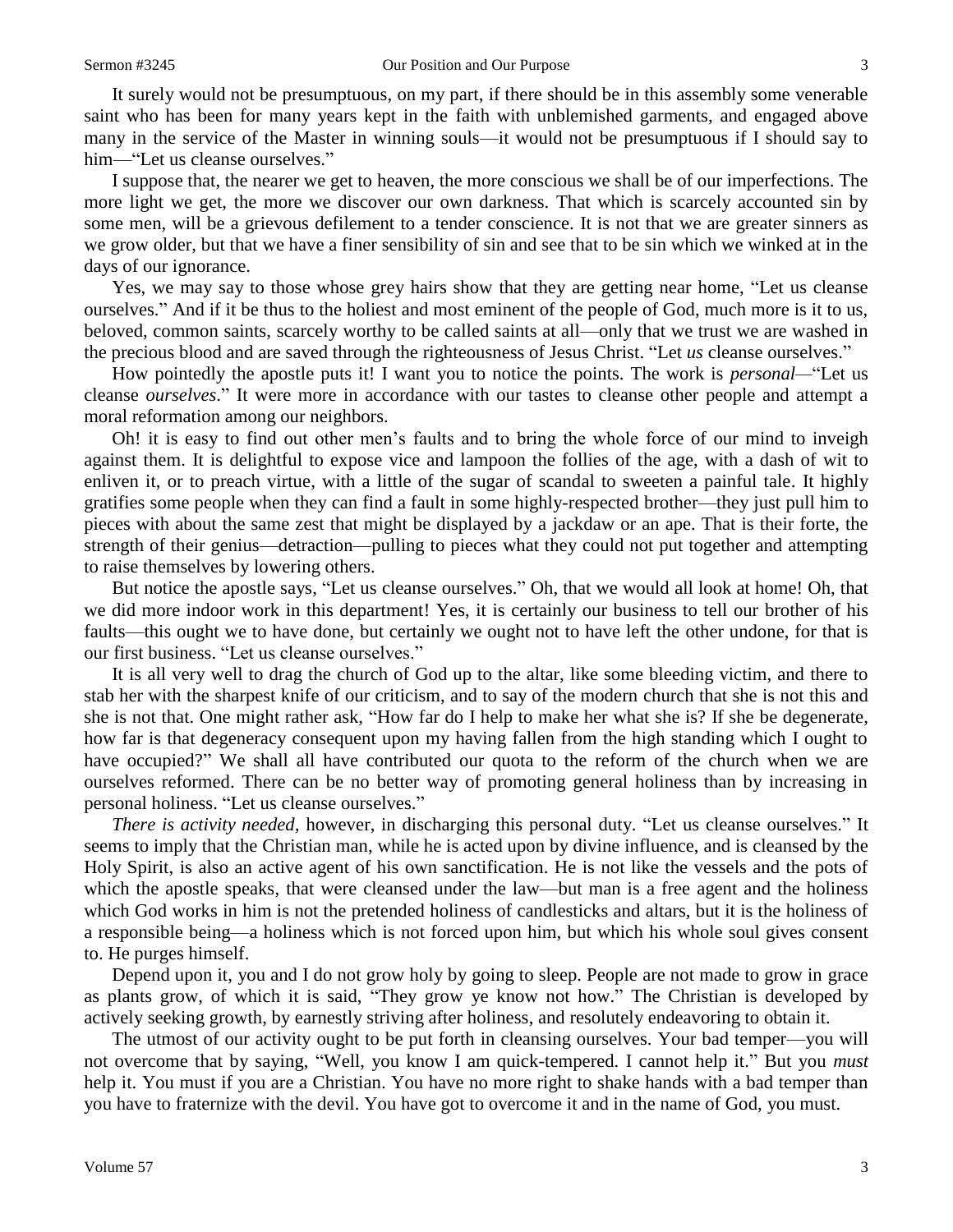Or if you happen to be of a slothful disposition, you must not say, "Ah, well! you know, I am naturally so." Yes, what you are naturally we know—you are naturally as bad as you can be. But surely that is not the point we are concerned with—what you are to become by divine grace. Albeit sanctification is the work of the Holy Spirit, yet it is equally true and this we must ever bear in mind, that the Holy Spirit makes us active agents in our own sanctification.

In the first work of regeneration, doubtless the soul is passive because it is dead—and the dead cannot contribute to their own quickening—but being quickened, He "worketh in us both to will and to do of his good pleasure." He does not work in us to sleep and to slumber—His good pleasure is answered by us when we are constrained to will and to do. Hence the apostle's argument, "Work out your own salvation with fear and trembling, for it is God that works it in you. He works it in—you work it out. You have to bring out in the outward life what He works in the inner springs of your spiritual being. You are to work it out because He works it in."

Sin is to be driven out of us as the Canaanites were driven out of Canaan by the edge of the sword. Jericho's walls will come down, but not without being compassed about seven days. Weary may be your march, but march you must if you would conquer. How does the apostle put it? "We wrestle not against flesh and blood," and so on, but he represented the conquest as being a conquest gained by wrestling. He declares that he had to fight with his old nature and stern the conflict was. Although saved by grace, gracious souls make marvelous efforts—efforts beyond their natural powers—to enter into a state of rest from sin.

Nor must we stop short of *universality* in our purgations and ablutions—"Let us cleanse ourselves *from all filthiness*." Your eye must not spare, your heart must not pity, one pet sin. Most men would fain be holy if it were not for some one sin that they vainly flatter themselves to be innoxious and harmless. "From all filthiness let us cleanse ourselves."

O Christian, you may very well doubt your right to that name unless all sin is obnoxious to you! You have no right to say, "I will give up pride and vanity," if you excuse yourself for being covetous. If covetousness be the leak in your vessel, it will sink it quite as surely as pride. If neither pride nor covetousness should be there, yet if you have an unforgiving temper and cannot be heartily reconciled to those who offend you, you shall just as soon prove yourself to be reprobate that way as by any other.

It must be an interesting sight to be the father of a Jewish family purging out the leaven before the Passover. He lights a candle, you know, and goes to the cupboard under the stairs, or wherever the bread may be kept, and takes care that every bit is put away. He then has every cupboard unlocked and rummages with a brush in his hand—himself personally—and with a candle, too, to see lest there should be even a crumb of leaven—for he cannot keep the Passover if there is a crumb of leaven in the house.

Such should be our earnest searching after all filthiness to get it all out. Search as best we may, I am afraid something will still be left. There will be some beloved idol hidden away somewhere in the recesses of the mind. The heart will cling to its idols in such a style that we cannot find them all out with one investigation. The more need to search again and again—they must be searched after—and we must each one be prepared to say,—

> *"The dearest idol I have known, Whate'er that idol may be, Help me to tear it from Thy throne, And worship only Thee."*

The apostle shows *the thoroughness of this work* by saying, "Let us cleanse ourselves *from all filthiness of the flesh and spirit.*" "Filthiness of to flesh." We may reckon this to include all the outside sins so well known and so easily distinguishable, those degrading sins which even morality condemns. Possibly, Christian, although you may guard yourself against these, yet you will be in danger from the next class, namely, sins of the spirit.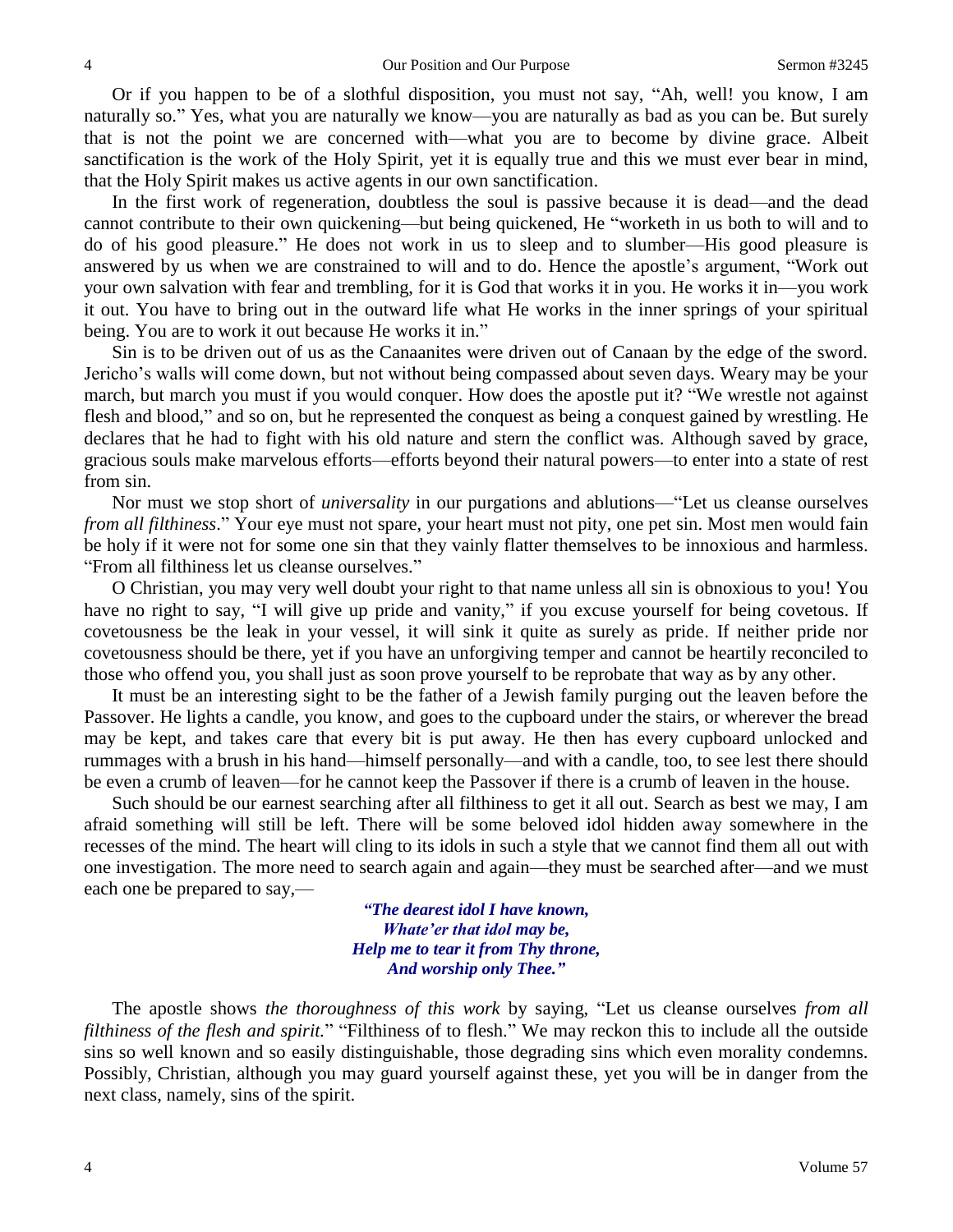These are the mothers of the sins of the flesh. Someone killed a wasp in the early spring, and it was said that he had killed a thousand wasps, for that wasp was full of eggs. Sins of the spirit are full of that spawn which, when matured, issues in shameful delinquencies. If you can cleanse yourself from these, you will save yourself from dangers you little reckon—the outward life will be right enough when the inward life is right.

I wish we were more concerned about cleansing ourselves from the filthiness of the spirit. I am inclined to think that some men heedlessly pollute their spirits—I mean that they do it willfully. I am not sure that, when there is a divorce case in the papers, I have any business to read it—yet a great many very good Christian people, who often pray to be delivered from temptation, take pretty good care that they master all its details.

When there is a bad story afloat about anybody, I do not know that I should listen to it, yet that curiosity of ours often tempts the devil to tempt us. If there is any ditch-water or any dirty puddle of water, I do not know that I am bound to get a drink out of it. True, I may be an officer appointed to taste the water, but if I am not, I would rather avoid the noxious sip—it were better to leave it alone.

We may all do a great deal of that kind of thing, and nowadays, when the press ventilates everything and it is published all over the world, I am sure that Christians pollute their spirits a great deal more than they have any occasion to do. And besides that, we can turn over a sin in our mind, you know, till we become so accustomed to it that we do not think it to be a sin.

I know that some Christians have managed at last to cozen their conscience into the idea that what they do is not sin in them, but would be sin in other people—that they are so constituted that they require to be tolerated in this point, and to take a little liberty in the other point so that, generally speaking, although it would be very, very wrong for other people to do the like—they have got a sort of spiritual indulgence, such as used to be issued by Rome, and they never doubt that they can sin with impunity. Ah, dear friends, this will not do! "Let us cleanse ourselves from all filthiness of the flesh and spirit."

The drift of the argument is this—if God dwells in us, let us make the house clean for so pure a God. What! indwelling Deity and unclean lusts? Indwelling Godhead and yet a spirit defiled with evil thoughts? God forbid! Let us cry aloud unto the Most High, that in this thing we may be cleansed, that the temple may be fit for the habitation of the Master.

What! does God walk in us, and hold communion with us, and shall we let Belial come in? What concord can we have with Christ? Shall we give ourselves up to be the servants of Mammon, when God has become our Friend, our Companion? It must not be! Divine indwelling and divine communion both require from us personal holiness.

Has the Lord entered into a covenant with us that we shall be His people? Then does not this involve a call upon us to live like His people, as becomes godliness? Favored and privileged above other men to be a peculiar people, separated unto God's own self—shall there be nothing peculiar about our lives? Shall we not be zealous for good works?

Divinely adopted into the family of the Most High and made heirs of God, and joint-heirs with Jesus Christ, what need is there of further argument to constrain us to holiness? You see the "therefore." It is just this—because we have attained to such choice and special privileges, "therefore"—for this reason, "let us cleanse ourselves from all filthiness of the flesh and spirit."

**III.** The text goes on to DESCRIBE THE CHRISTIAN AS AIMING AT A MOST EXALTED POSITION—"Perfecting holiness."

There was a bitter discussion, at one time, about the possibility of perfection in the flesh. It was a most unhappy thing that this controversy dis arise at all. Between Mr. Wesley and Mr. Toplady fierce altercations were carried on. Between Mr. Wesley and Mr. Whitefield, I believe the dispute was conducted in a temper honorable to both sides. One admires the Christian love of the two brethren, who both of them stood to advocate what they believed to be the truth and did maintain, I believe, their own views of truth in a very proper spirit.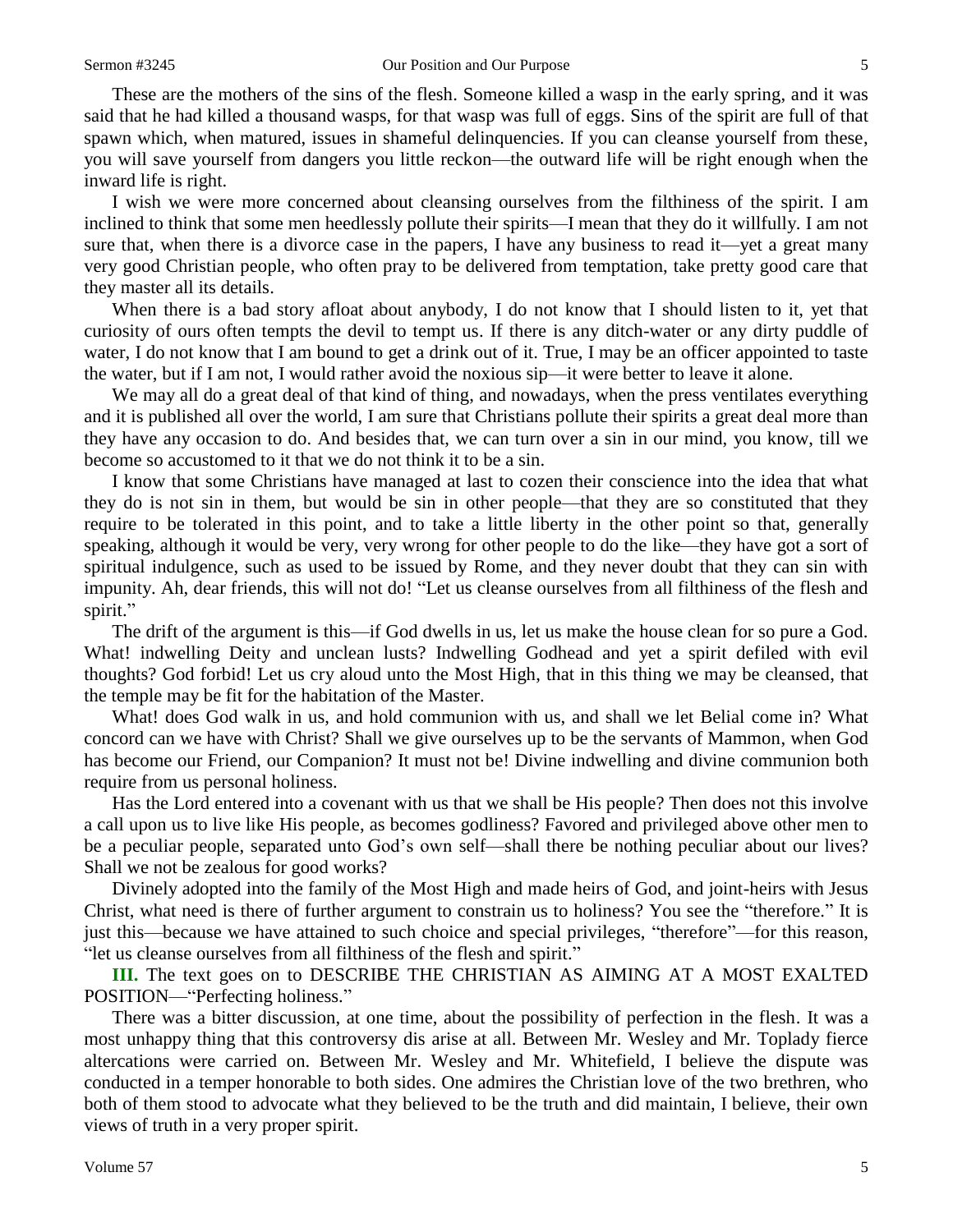But as the dispute was carried on between Mr. Wesley and Mr. Toplady, I do not think it was creditable to the Christianity of either—they both of them seemed to have lost their temper and to have forgotten that "the wrath of man worketh not the righteousness of God." Hence this doctrine of Christian perfection never seems to me to have had fair consideration at all. It has been rather made an arena for controversy than a subject for deliberate thought.

"*Can a Christian man be perfect in this life?*" When this question was put to me, the other night, I answered, "No." "Well, but is not the Christian perfect when he gets to heaven ?" "Yes." "Well, then, he was perfect when he died, was he not?" I thought he must be—I do not understand any change taking place in the solemn article of death—between the moment of departure from this world and the moment of entrance into heaven. "Very well!" was the answer, "but he was in the flesh, then, you know."

The question thus turned on being in the flesh—and the answer is obvious. The flesh is inherently sinful and all its carnal desires are at enmity against God. Perfection at present does not aim at regenerating the old nature—such perfection will be effected at the resurrection of the just. But as many as are perfect must control and keep the flesh and its motions completely under dominion. That is our present duty.

If the death of the body looses us from sin, the mortification of our members which are upon the earth must be our continual aim, till we are delivered from the bondage of corruption. An illustration may explain my meaning. I can imagine a room in your house being perfectly clean, but I cannot imagine it being kept perfectly clean unless the process by which it was first cleansed be frequently repeated. Whether that room is in constant use, or whether it is shut up, after a monastic fashion, it will require to be swept and dusted every day or it will not be perfectly clean very long.

I remember hearing a man say that he had lived for six years without having sinned in either thought, or word, or deed. I apprehend that he committed a sin then, if he never had done so before, in uttering such a proud, boastful speech. It seemed to me that if he had known anything about his own heart, he would not have dared to speak thus confidently.

Were it true of me, I think I should be like a man who had diamonds about him and dared not tell anybody, for fear the mention of it should prompt someone to rob him of his treasure. I should keep it all to myself. If such a priceless pearl as perfection can belong to any of the saints—and I were the happy possessor—I should be very jealous of it, lest anyone should know it and seek to deprive me of it.

No, no—I cannot believe that the flesh can be perfect, nor, consequently, that a man can be perfect in this flesh. I cannot believe that we shall ever live to see people walking up and down in this world without sin. But I can believe that it is our duty to be perfect, that this law of God means perfection, and that the law as it is in Christ—for there it is, you know—is binding on the Christian.

It is not, as in the hands of Moses, armed with power to justify or to condemn him, for he is not under the law, but under grace. But it is binding upon him as it is in the hands of Christ. The law, as it is in the hands of Christ, is just as glorious, just as perfect, just as complete, as when it was in the hands of Moses. Christ did not come to destroy the law, or to cast it down, but to establish it. And therefore, notwithstanding every point where I fall short of perfection as a creature, I am complete in Christ Jesus. That which God requires of me is that I should be perfect.

That I can understand. And the next thing I should know is, that *for such perfection I ought to pray*. I should not like to pray for anything short of that. I should not like, at the prayer meeting, to hear any of you say, "Lord, bring us half-way toward perfection." No, no, no. Our prayer must be, "Lord, put away all sin—deliver me from it altogether." And God would not teach you to pray for what He did not mean to give.

Your perfection is God's design, for He has chosen you to be conformed to the image of His Son and what is that? Surely the image of His Son is perfection. There were no faults in the Lord Jesus Christ. We are to be made like Him and as this is the work and design of grace, then perfection is the center of the target at which God's grace is always aiming. All that He works in us is with this great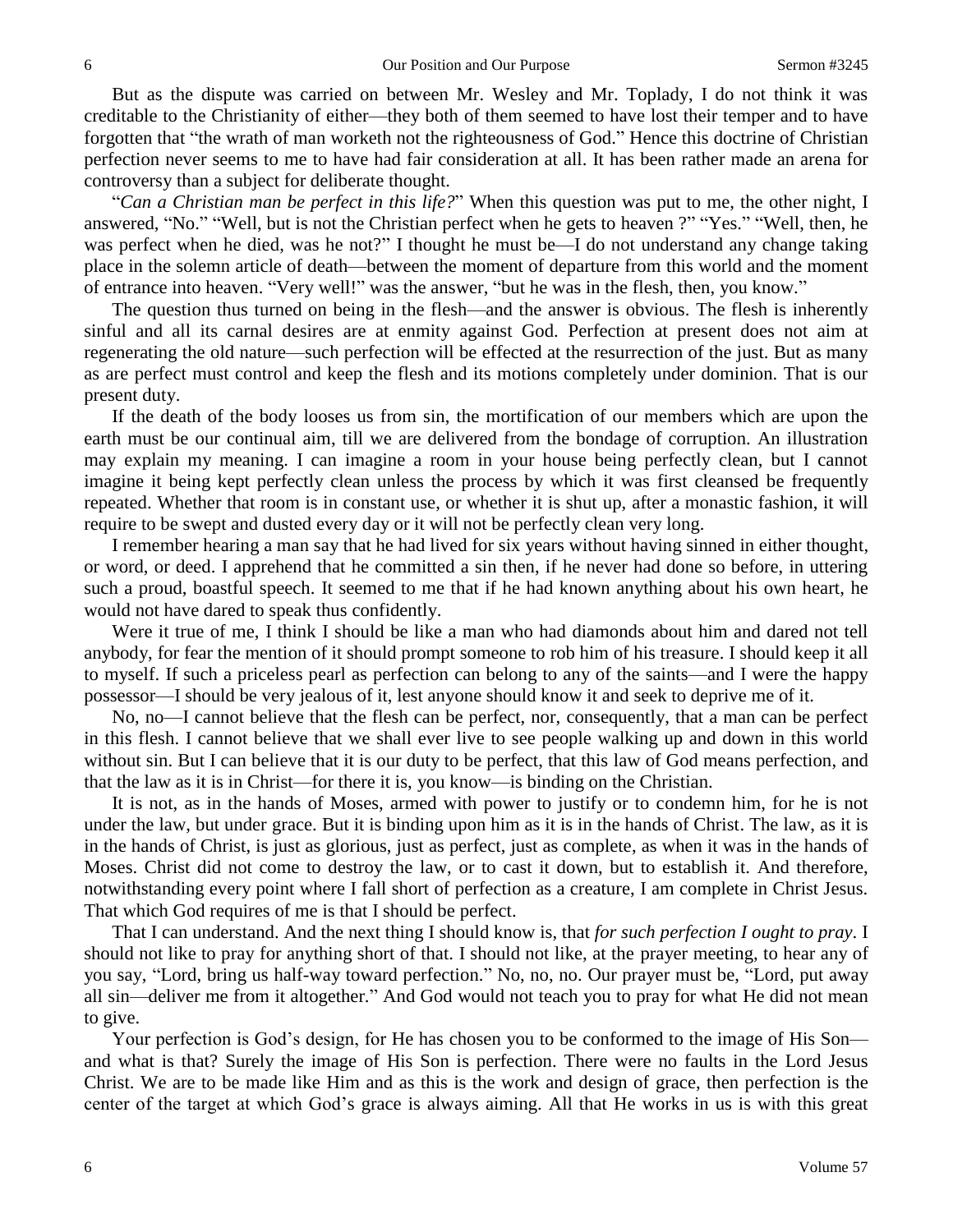ultimate end and aim—that He may sanctify us wholly—spirit, soul, and body, and that He may release us from sin and make us perfect even as our Father who is in heaven is perfect.

Oh, when will it be? When will it be? Why, the very thought of it makes me feel as if I could sing,—

#### *"Oh! happy hour, oh! blest abode, I shall be near and like my God."*

What a joy it will be to be just like Him, to have no more corruption of the flesh and no more incitements to sin to destroy the soul's delight and pleasure in her God! May the Lord hasten on the day! "Perfecting holiness."

Although a young artist, when he starts in his work, dares not hope that he shall came up to Praxiteles in sculpture, or to Apelles in painting, yet were he to set before himself anything short of the highest standard, he would not be likely to attain honor as an academician. When he begins to work, he studies, not imperfect pictures, but the most perfect models he can find. He studies Raphael. He wants to see what Michael Angelo could do.

"Oh!" says one, "what are you trying to paint? Are you trying to be a Raphael? Will you ever paint like Raphael or Michael Angelo? Never." What mean your sneers and jibes? Would you have him go and buy some worthless printing at a pawnshop and copy that? What sort of an artist would he make then? The only possibility of his being a good artist is his taking perfect models.

So with you, Christian, your model has to be the perfect Savior—and this is to be what you are to aim at every day, "perfecting holiness." And for all you may say, "Ah! I shall never come up to that. Many failures have proved to me that I shall not reach it." Yet you will do better with that as your ambition than you could have done if you had selected some imperfect model and had said, "Well, if I am as good as that man, that will suit me." Nothing but perfection must content you. Beloved, press forward towards it and God speed you in the race!

**IV.** Follow me one step further and observe how THE CHRISTIAN IS PROMPTED BY THE MOST SACRED OF MOTIVES—"perfecting holiness *in the fear of God*."

An abiding sense of God's presence, a perpetual feeling of our obligations to our Creator, produces a reverent fear of God—not the slavish, servile fear which brings torment—but the fear which bows the tall archangel in adoration before the throne, the fear which makes the cherub veil his face with his wings while he adores the Lord. Such a constant fear as this is the mainspring of Christian holiness.

Not the fear of man, though many people are kept moral by that. Not the fear of some Christian whom you respect, lest he should upbraid you—that fear may be very helpful, in some cases, to keep men from certain sins, but it is a fitter motive for an infant than for a man. No, your great motive is to be the fear of God.

Not the fear of the public eye. This is a very marvelous thing. Have you not often noticed that the very thing which the world calls, "bad, shameful, horrible, detestable," if it does not succeed—would be thought clever, creditable, to be admired, if it succeeded? I believe that there have been scores of venturesome traders who have acquired wealth and gained a reputation for brilliant shrewdness by the very means which we see so much and so properly reprobated in certain other large traders nowadays the only difference being that one man was fortunate enough to jump over the ditch, while the other man jumped in—but both were equally reckless. The world only appreciates success—that is the measure of the world's morality.

The true Christian has a higher system of ethics. He perfects holiness in the fear of God—and if he should be successful, and the world should say, "Well done! Well done!"—yet, if he felt he had done a wrong thing or an unholy thing, his conscience would prick him. He would be as uneasy as though everybody pointed the finger of scorn at him. I think he would he as restless as Zacchaeus was until he had made a just disposition of his unholy gains.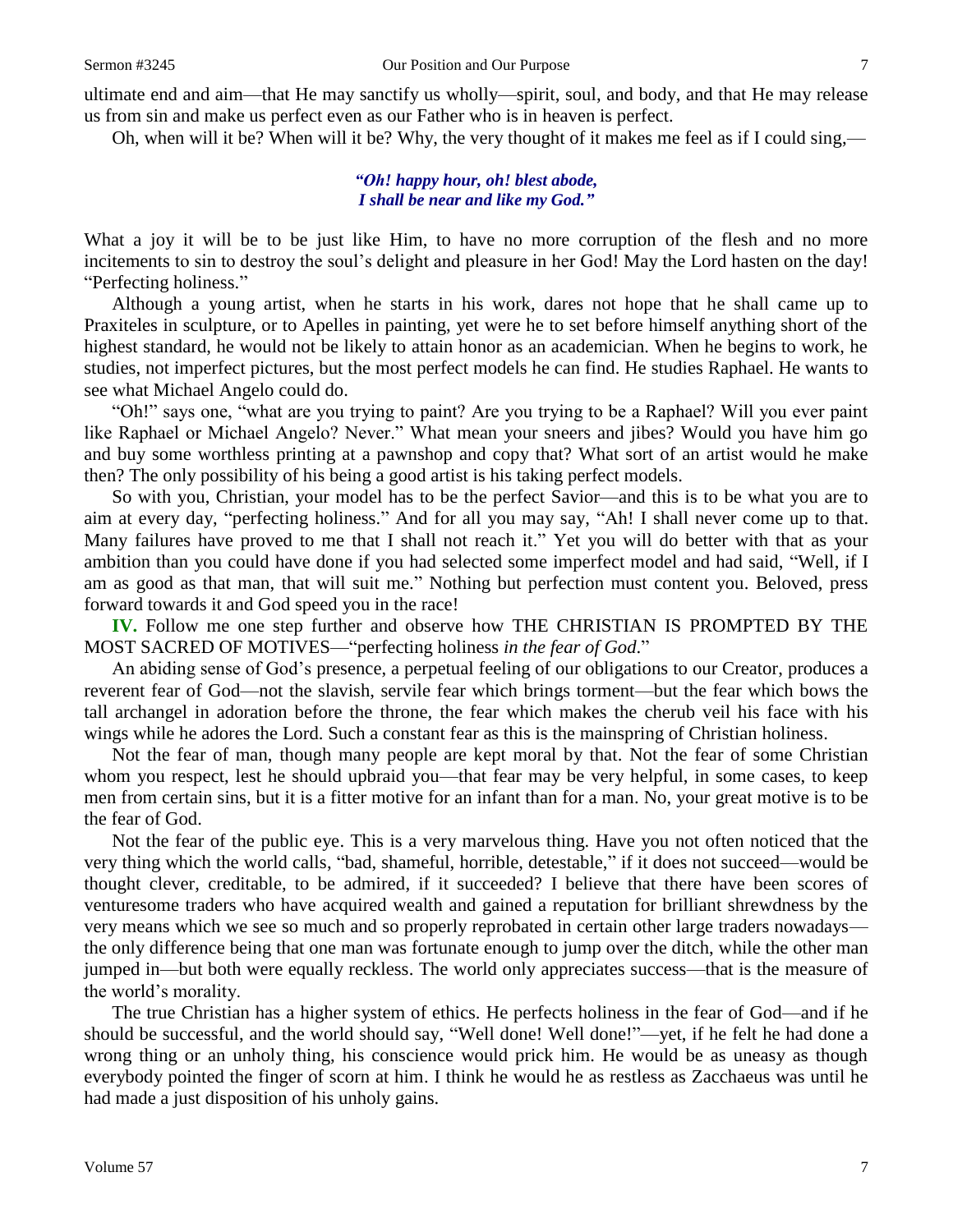I cannot speak to you as I would wish tonight. But oh! were the hour of my departure come, were I allowed but to utter one sentence and then must die, I would say to you, members of this church, "Be holy!" Whatever you are, do seek to be holy. And if you will not be holy—if you have a mind to keep your sins—do us the favor to lay down your profession. If you *will* have your sins and go to hell, you can do it so much better outside the church than you can inside.

I cannot see why you must needs do Christ the double ill-turn to be His enemy, and yet profess to be His friend. Get out of the church, you that are hypocrites! What profit can you get? There are no loaves and fishes that I know of to be had here. If you want them, there are some places where you can have them in abundance.

There is no particular honor that I know of in being associated with this church—we are generally held in little enough esteem by the world. Why should you come unless you intend to be true followers of the Crucified? Why, why, deacon, if you love the world, do you pretend to love the church? Judas, Judas, go sell somebody else. What need do you have to sell Christ and to be a son of perdition?

O you who are unholy, you who cheat in business, you who can lie in your daily lives—there is scope enough for you outside of God's church—why need you come with your filthiness where you are not asked to come, nor wanted? The Word of God calls His saints to come out and be separate from such, but when once they thrust themselves into the church, what shall we say? We feel like the servants who would gladly root up the tares, but that we must not do. They must both grow together until the harvest. Yet we would not sleep, but be watchful to prevent the enemy sowing more tares among the wheat.

Be holy, be holy, be holy! You that are servants, be holy in the family. You that are masters, show holiness among your work-folk. Mothers and fathers, let your children see your piety. Children, may the Holy Ghost make you to be the holiest of children, like the holy child Jesus! And may it be a point with one and all of us that, if we live, we will live unto Christ, so that, when we die, we may be found in Him, made meet to be partakers of the inheritance of the saints in light.

The Lord bless you, dear friends, for Jesus' sake! Amen.

#### **EXPOSITION BY C. H. SPURGEON**

#### *2 PETER 1:1-8*

#### **Verse 1.** *Simon Peter, a servant and an apostle of Jesus Christ.*

Peter was pleased to be able to write those words. There was a time when he had thrice denied his Master, but now he is glad to call himself, "a servant of Jesus Christ." Once he had said, "I know not the man," but now he claims that he has been sent out by that glorious Lord to be His apostle—a sent one— "a servant and an apostle of Jesus Christ."

Probably he had ringing in his ears, at that moment, those blessed words, "Feed my sheep; feed my lambs." And he was going to do that work again in this, his second general epistle.

### **1.** *To them that have obtained like precious faith with us through the righteousness of God and our Savior Jesus Christ.*

These epistles are not written to everybody. Some readers do not seem to remember this fact. This one is written, says the apostle, "to them that have obtained like precious faith with us." The faith of the weakest believer in Jesus is the same kind of faith as that which was found in Simon Peter, who stands among the very first of the worthies in the College of Apostles. "Like precious faith with us."

Only think of it, you whose faith is of a very trembling sort, which might be well described as, "little faith." Yet yours is "like precious faith" with that of Peter and the rest of the apostles. The tiniest diamond is as truly a diamond as the Koh-i-noor, and the smallest faith, if it be really the work of the Spirit of God, is "like precious faith" with that of the apostles.

**2.** *Grace and peace be multiplied unto you—*